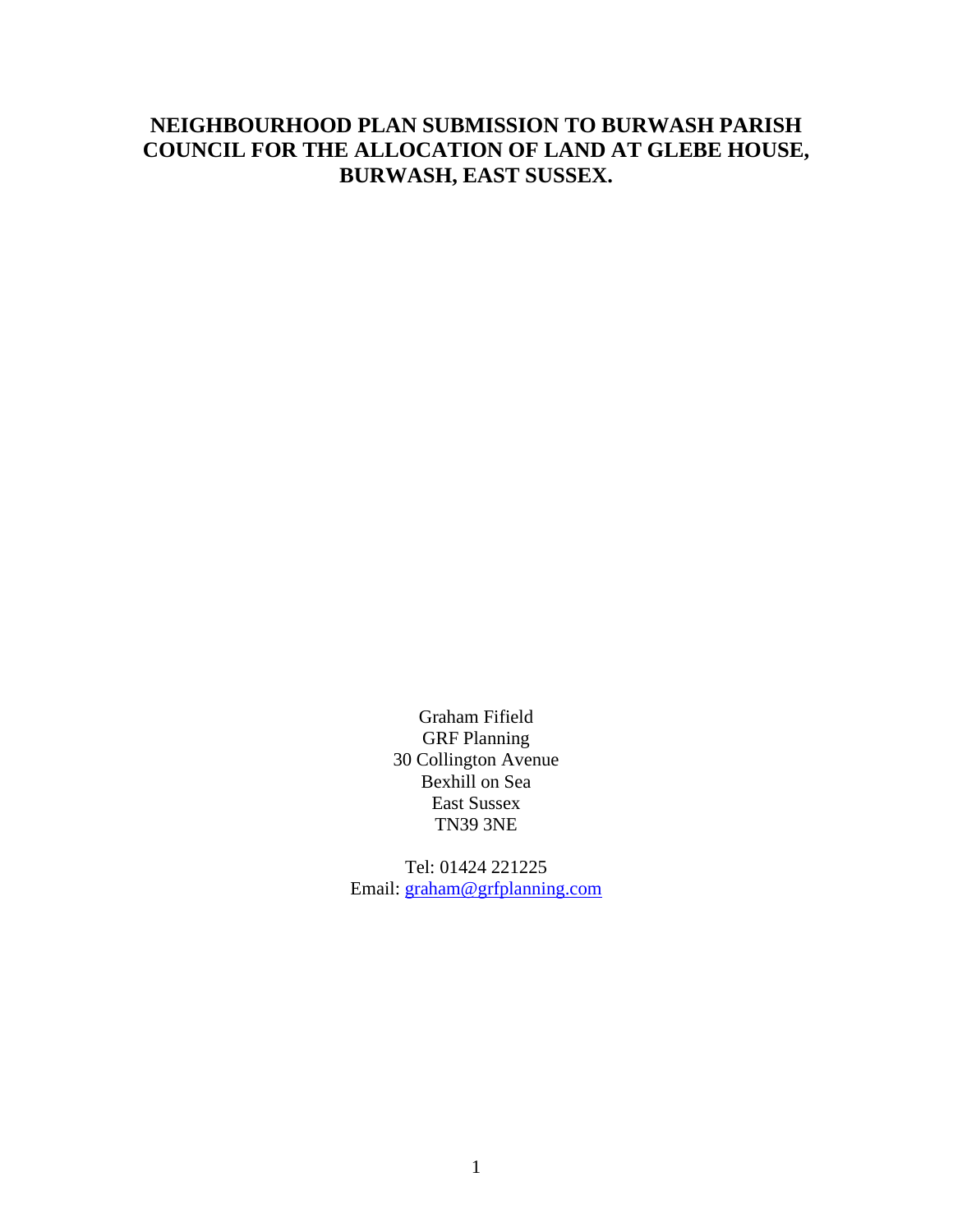## **Introduction and the Site**

Glebe House is a Grade II\* listed building situated on the south side of the A265 to the east of the village of Burwash. The submission relates to a parcel of land to the west of the house which lies immediately to the east of Rectory Close. At its closest point the application site is 200 metres from the house and there is a very strong intervening belt of mature trees. These will be retained. The application site is not within the curtilage of the house. Immediately to the north east of the site is a pond. To the south there is a public footpath which runs in a generally east to west direction. To the north of the footpath the land slopes downwards, so that the development would be constructed in a depression. That, coupled with the proposed additional landscaping will minimize the views of the site from the footpath and from longer views across the Dudwell valley.

## **The Proposal**

The submission is for 22 dwellings on the site, 7 of which would be affordable and 15 market housing. The existing pond will be enhanced and infiltration will provide natural drainage to it. The existing roadside hedge and ditch will be retained. The pond will be used as a focal point for the housing with the inclusion of green space around it. Lower density housing is proposed to the south west where the land is higher with two storey properties within the contoured landscape. There would be enhanced tree screening on the ridge to the south. The development would be between the existing residential properties to the west and the residential curtilage of Glebe House to the east.

#### **Local Plan, Core Strategy, SHLAA and Neighbourhood Plan Policy Context**

#### The Local Plan 2006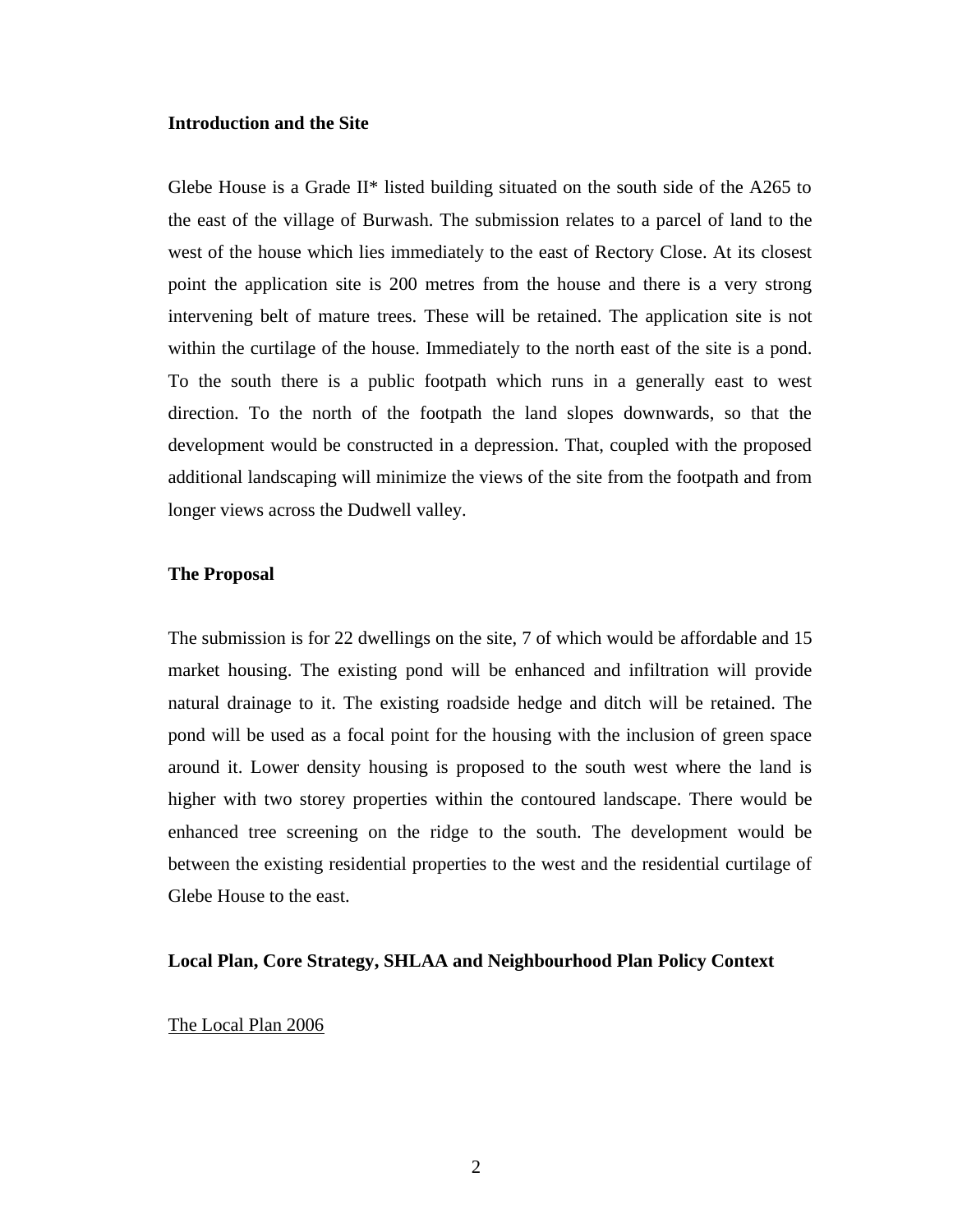The site lies outside the development boundary for Burwash, but is immediately adjacent to it, to the west.

#### Core Strategy

Policy OSS2 indicates that Development Boundaries around settlements will continue to differentiate between areas where most forms of new development would be acceptable and where they would not. The Policy then continues by stating that existing Development Boundaries will be reviewed by the Development and Site allocations DPD (now DaSA), having regard to a number of criteria. These include having regard to the existing pattern, form and function of settlements; character and settings of villages; sensitivity to further development; and the amount of development needed to fulfil development needs. Policy RA1 indicates that 1,670 additional dwellings will be provided in villages over the Plan period located in accordance with the table at Figure 12. The table indicates that 35 new dwellings will be provided at Burwash. Footnote 4 states that the Core Strategy expectation is that new allocations will be within or immediately abutting a village development boundary. Policy CO6 relates to community safety and includes a requirement to ensure that all development avoids prejudice to road and/or pedestrian safety. Policy EN1 seeks to ensure the protection and where possible preserve the AONB.

## SHLAA

The site was considered as part of the SHLAA in 2013, but rejected as a "red" site for the reasons that the landscape was exposed to long views from multiple directions within the AONB, was ribbon development in an area of rural character and it was on a fast, busy section of the A265 with lack of footways. This will be commented upon later in this report.

## Burwash Neighbourhood Plan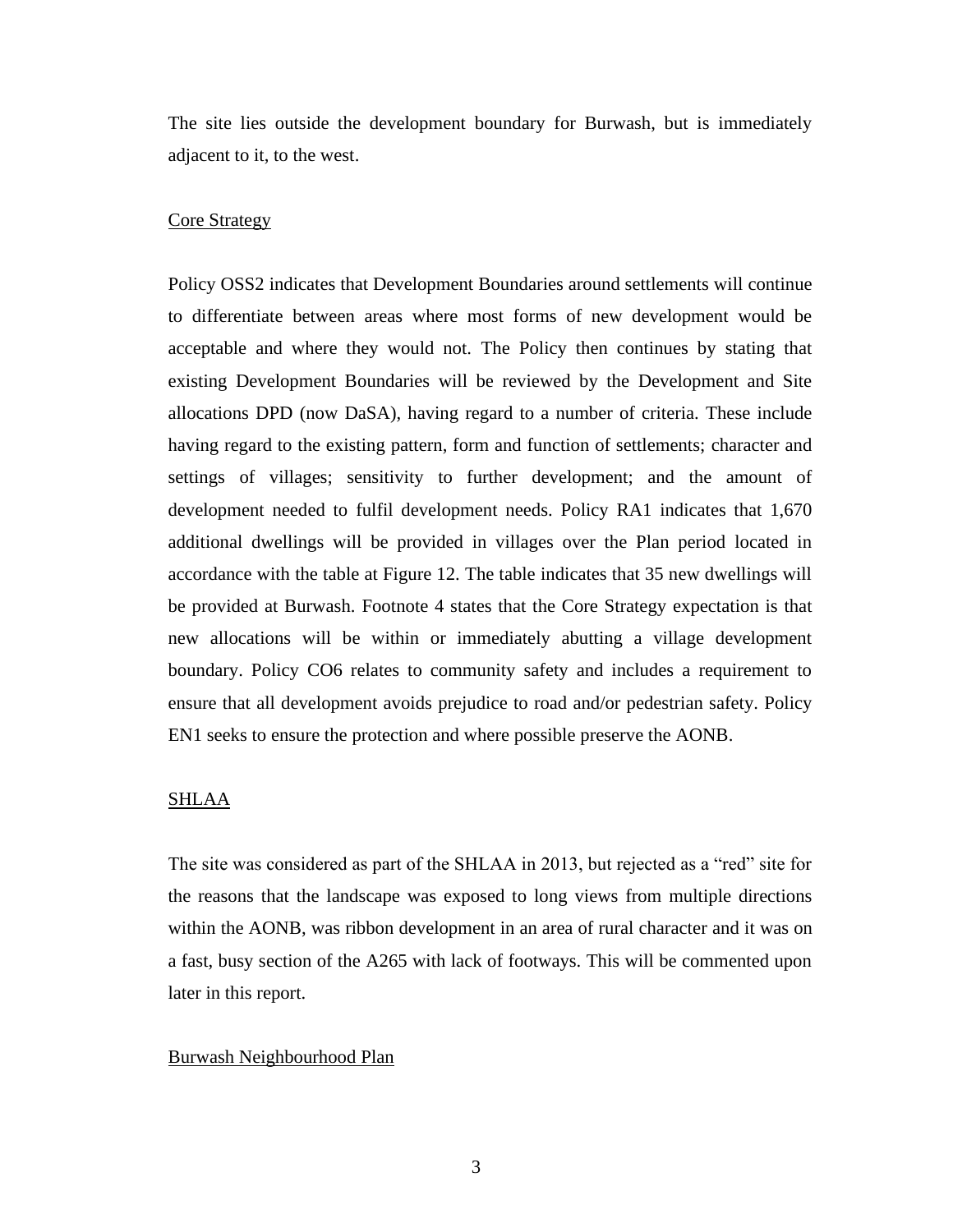Burwash was designated as a Neighbourhood Area in June 2016. Therefore, there will be no housing allocations within the Parish as part of the DaSA. The Parish have produced a pre-consultation on the Draft Plan earlier this year. The Plan does not allocate any sites for development.

#### **The Five Year Land Supply Situation**

The latest figures as at 1 April 2019 were published in September 2019. They show that there was a 3.73 years supply, including a 20% buffer

## **National Planning Policy Framework**

Paragraph 7 states that the purpose of the planning system is to contribute to the achievement of sustainable development. Paragraph 8 states that there are three dimensions to sustainable development: economic, social and environmental. These give rise for the need for the planning system to perform a number of roles. The economic role includes the requirement to build a strong, responsive and competitive economy, by ensuring that sufficient land of the right type is available in the right places and at the right time to support growth and innovation. The social role is met by a number of matters including the provision of the supply of housing to meet the needs of present and future generations. The environmental role is met protecting and enhancing the natural and built and historic environment.

Paragraph 11 describes the presumption in favour of sustainable development. This is split into two sections. The first relates to plan-making, the second to decision-taking. With regard to the latter it advises that development that accords with an up-to-date development plan should be approved without delay. It further states that when the policies which are most important for determining the application are out of date, permission should be granted unless the application of the policies in the Framework that protect areas or assets of particular importance provides a clear reason for refusing the development proposed or any adverse impacts of doing so would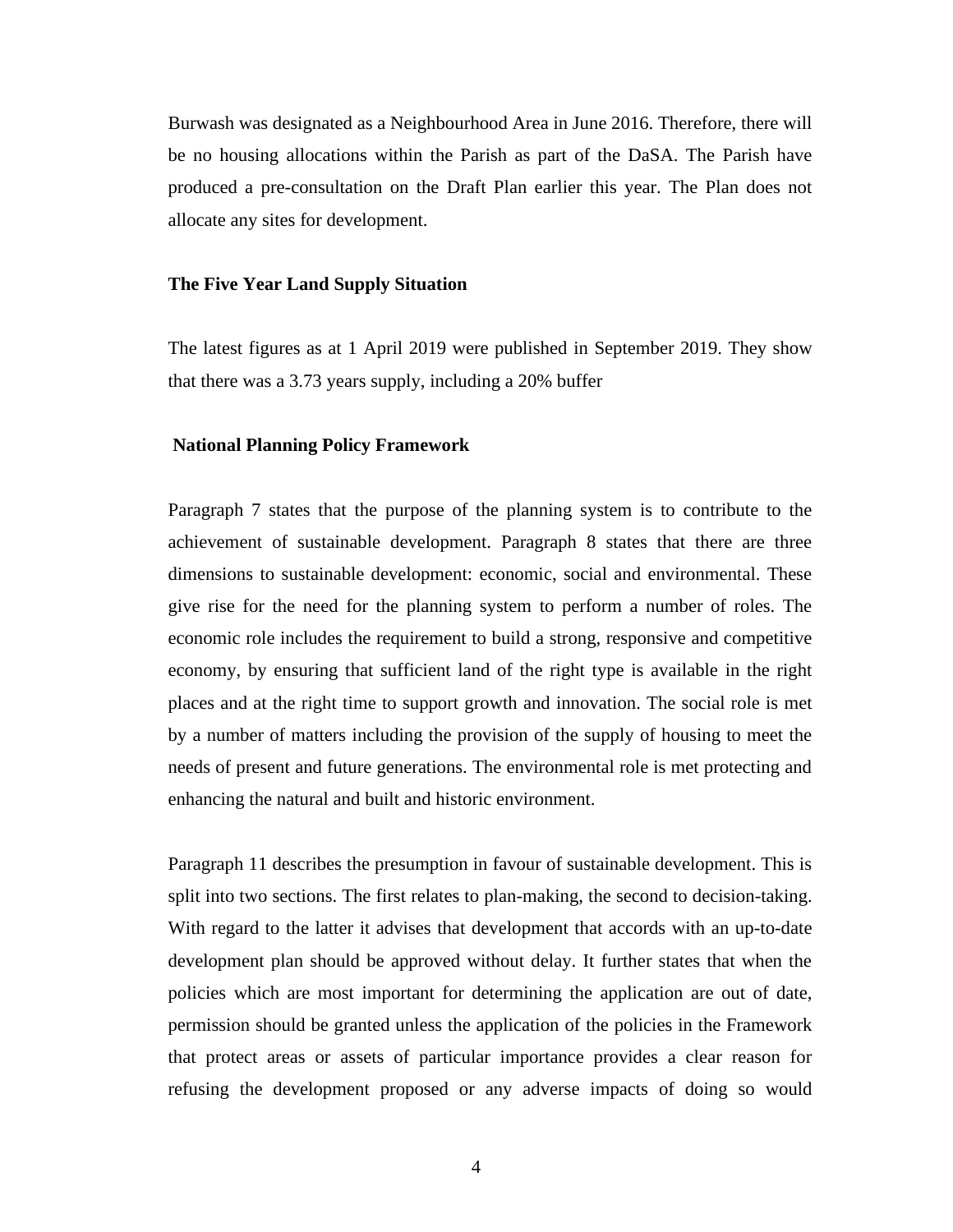significantly and demonstrably outweigh the benefits, when assessed against the policies in the Framework taken as a whole. Footnote 6 in relation to areas or assets of particular importance includes AONB's. Footnote 7 refers to policies being out of date where an application involves the provision of housing where the local planning authority cannot demonstrate a five year supply of deliverable housing.

Paragraph 29 states that Neighbourhood Plans should not promote less development than set out in strategic policies for the area.

Paragraph 73 relates to maintaining supply and delivery of housing. It indicates that local planning authorities should identify and update annually a supply of specific deliverable sites sufficient to provide a minimum of five years worth of housing, including an appropriate buffer.

With regard to development in AONB's paragraph 172 indicates that great weight should be given to conserving landscape and scenic beauty. It also refers to planning permission being refused for major development in such areas except in exceptional circumstances where it can be demonstrated they are in the public interest. The proposal is not for major development.

#### **The case for the Development**

Dealing with the issues raised in the SHLAA first, it does appear that the conclusion to show the site as being unsuitable for development did not fully take into account a number of factors. Firstly, because of the topography of the site, most of the development would be on land at a lower level than that to the south and some buildings will be entirely screened from view. This would substantially reduce the long distance views of the site from the south. There are already some trees close to the southern boundary. Additional planting will help further screen the development from views as well as from the public footpath. Secondly, the development to the west (Rectory Close) is not a ribbon of development. It has been developed as far